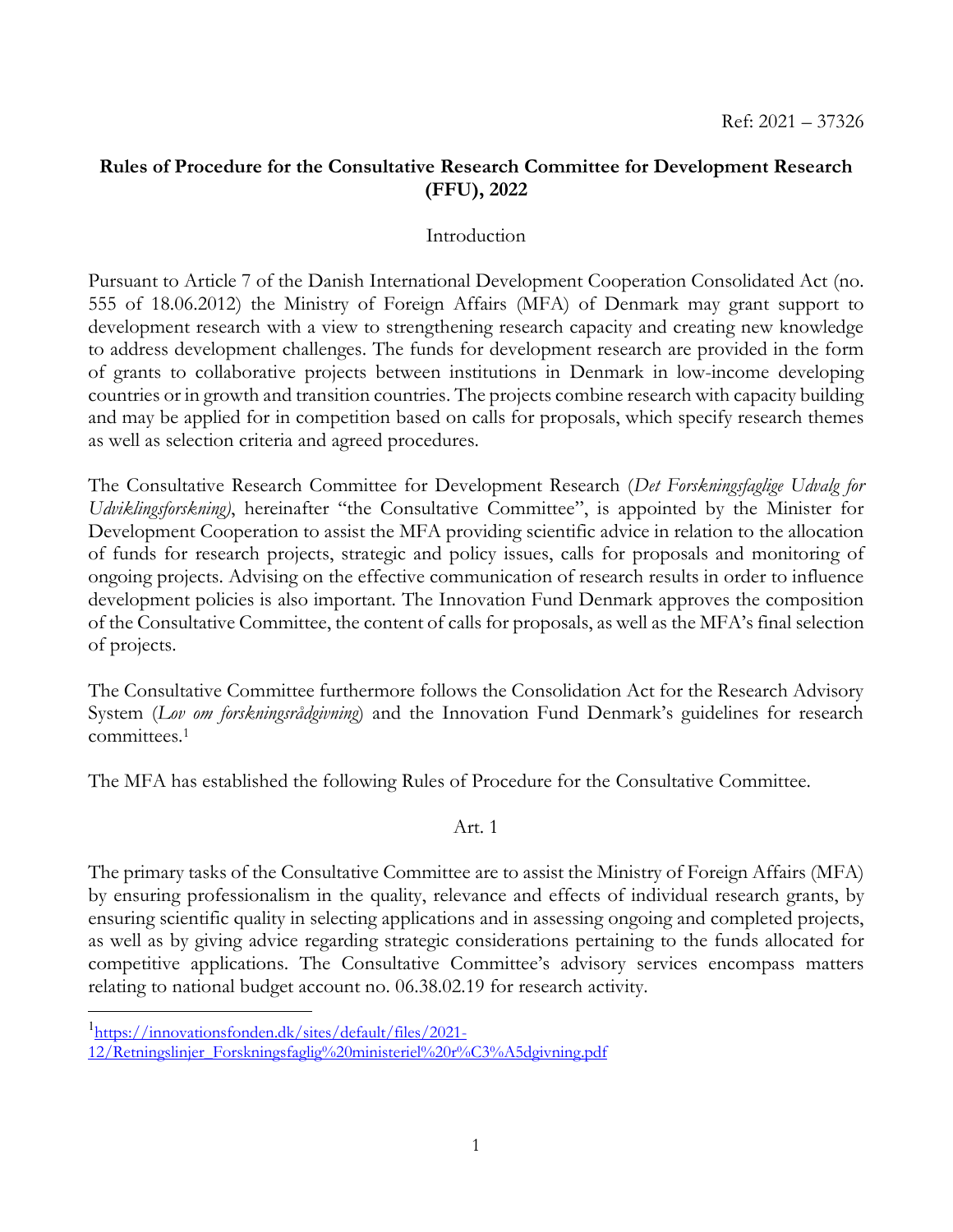The Consultative Committee comprises up to nine members appointed by the Minister for Development Cooperation. Eight members are external, while the Head of the Evaluation, Learning and Quality Department (ELK) represents the MFA. The external members must have a researchrelated background and combined they must have strong professional competences in the thematic areas related to the grants, i.e. the natural, medical and social sciences, technological innovation and the humanities. The aim should be to have several (at least two and preferably more) international members and there should be a geographical distribution between the universities and research institutions from which the Danish members of the Committee come. The aim is also to have an equal representation of men and women on the Committee.

The MFA designates the chairperson and vice chairperson of the Consultative Committee.

Members of the Consultative Committee serve in their individual capacities for a period of up to three years at a time. The same member may be appointed for a maximum of three consecutive periods. If a member resigns prior to the end of a period of service, a new member will be appointed for the remaining part of the period.

ELK under the MFA acts as the focal point for the Consultative Committee. The Danida Fellowship Centre (DFC) undertakes the management of research support and provides administrative backup to ELK and the Consultative Committee.

## Art. 3

The chairperson, vice chairperson, and a representative from the MFA comprise an Executive Committee. The Executive Committee deals with the affairs of the Consultative Committee upon the request of ELK. The Executive Committee forms a quorum when all members are present.

# Art. 4

The Consultative Committee meets regularly in accordance with the provisions of the MFA and in consultation with the chairperson, at least three times a year and otherwise as frequently as estimated by the MFA to be required.

The agenda and materials to be considered at a meeting must normally be in the members' possession no later than one week before the meeting. Materials are circulated by DFC. Online access to applications and reports is provided.

Meetings are chaired by the chairperson and, in his or her absence, by the vice chairperson. The Consultative Committee may take decisions on issuing recommendations when at least six members are present. In the event of a tie, the deciding vote is cast by the chairperson, or in his or her absence, the vice chairperson.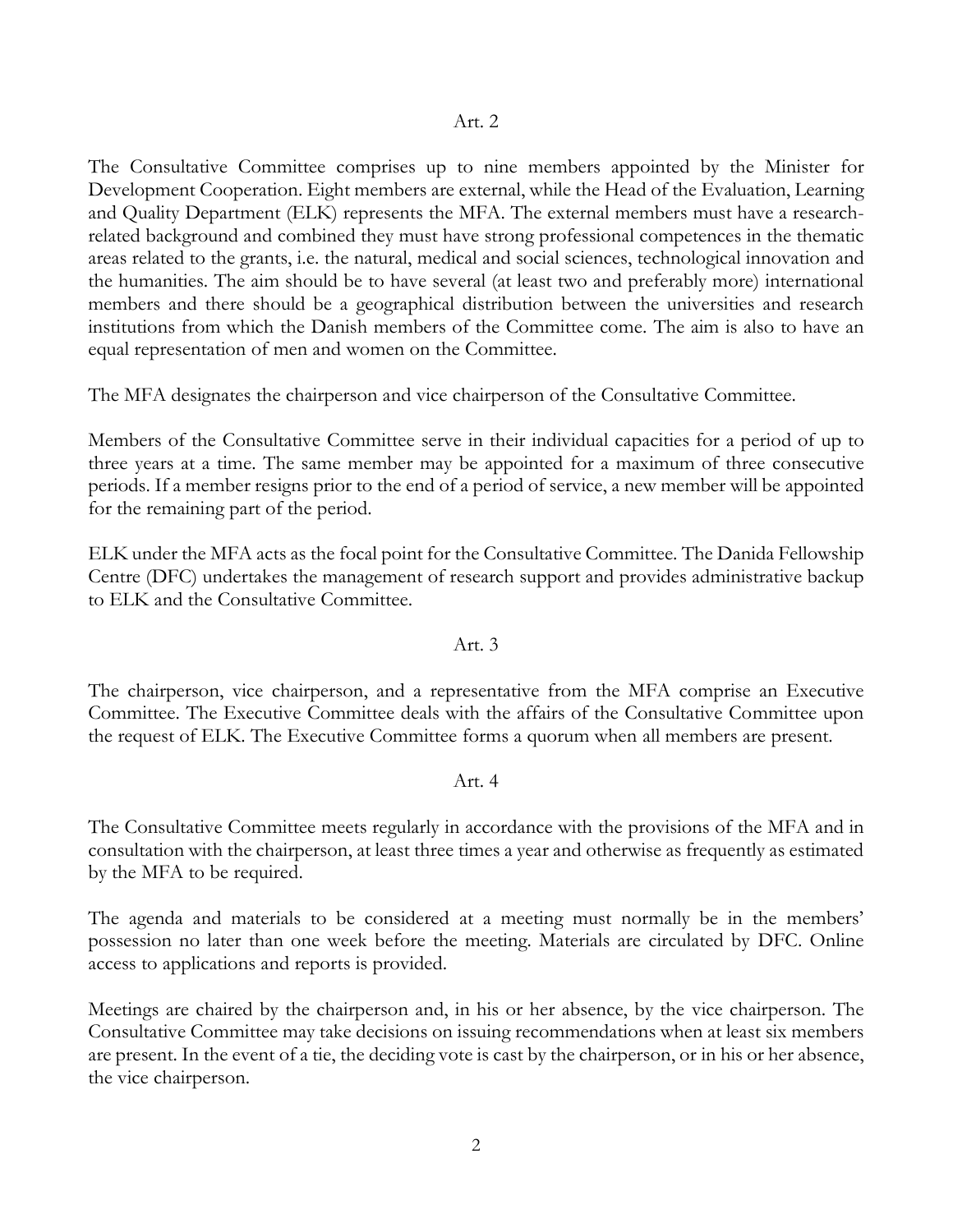Art. 5

The minutes of Committee meetings are drawn up by DFC and ELK. Any member can demand to have his or her dissenting voice added to the minutes.

The draft minutes are circulated no later than two weeks after a meeting, and comments on the draft minutes must be submitted by the Consultative Committee members no later than one week upon receipt, after which the minutes are approved by the MFA (ELK).

## Art. 6

Extraordinary sessions of the Consultative Committee can be convened by the MFA and the chairperson and must be held when at least two members so request. A written request must state the issue or issues which are to be addressed. Upon agreement with the chairperson, ELK may present a matter to the Consultative Committee in writing without a meeting.

# Art. 7

The Consultative Committee is subject to the rules laid down by the Public Administration Act (*Forvaltningsloven*), including rules regarding conflict of interest, as interpreted by the Innovation Fund<sup>2</sup> . These have been detailed in "Binding guidelines regarding disqualification due to conflict of interest." 3

There must be publically accessible documentation to show that the rules for disqualification due to conflicts of interest are followed. There will be continuous dialogue on this issue to ensure that the work of the Consultative Committee is of the highest quality.

The minutes of committee meetings and the DFC website must set out the decisions on matters of disqualification in connection with publication of funding commitments.

When the Consultative Committee decides that a member is disqualified in relation to a particular matter, the member concerned must leave the meeting room during the Consultative Committee's discussion. That member cannot take part in assessing and deciding on the issue of his or her own disqualification. In the event of disqualification due to conflict of interest, the Consultative Committee forms a quorum when at least half of the remaining members take part in assessing the matter at hand.

Likewise, the Consultative Committee's discussion of individuals' personal and financial concerns, as well as of private firms' or organisations' financial circumstances, is subject to the professional secrecy provisions of the Public Administration Act and the penal code.

 $\overline{a}$ 

<sup>2</sup> [https://innovationsfonden.dk/sites/default/files/2022-](https://innovationsfonden.dk/sites/default/files/2022-01/Behandling%20af%20inhabilitet%20i%20Innovationsfonden.pdf)

[<sup>01/</sup>Behandling%20af%20inhabilitet%20i%20Innovationsfonden.pdf](https://innovationsfonden.dk/sites/default/files/2022-01/Behandling%20af%20inhabilitet%20i%20Innovationsfonden.pdf)

<sup>&</sup>lt;sup>3</sup> <https://dfcentre.com/wp-content/uploads/2022/02/Guidelines-for-conflict-of-interest.pdf>